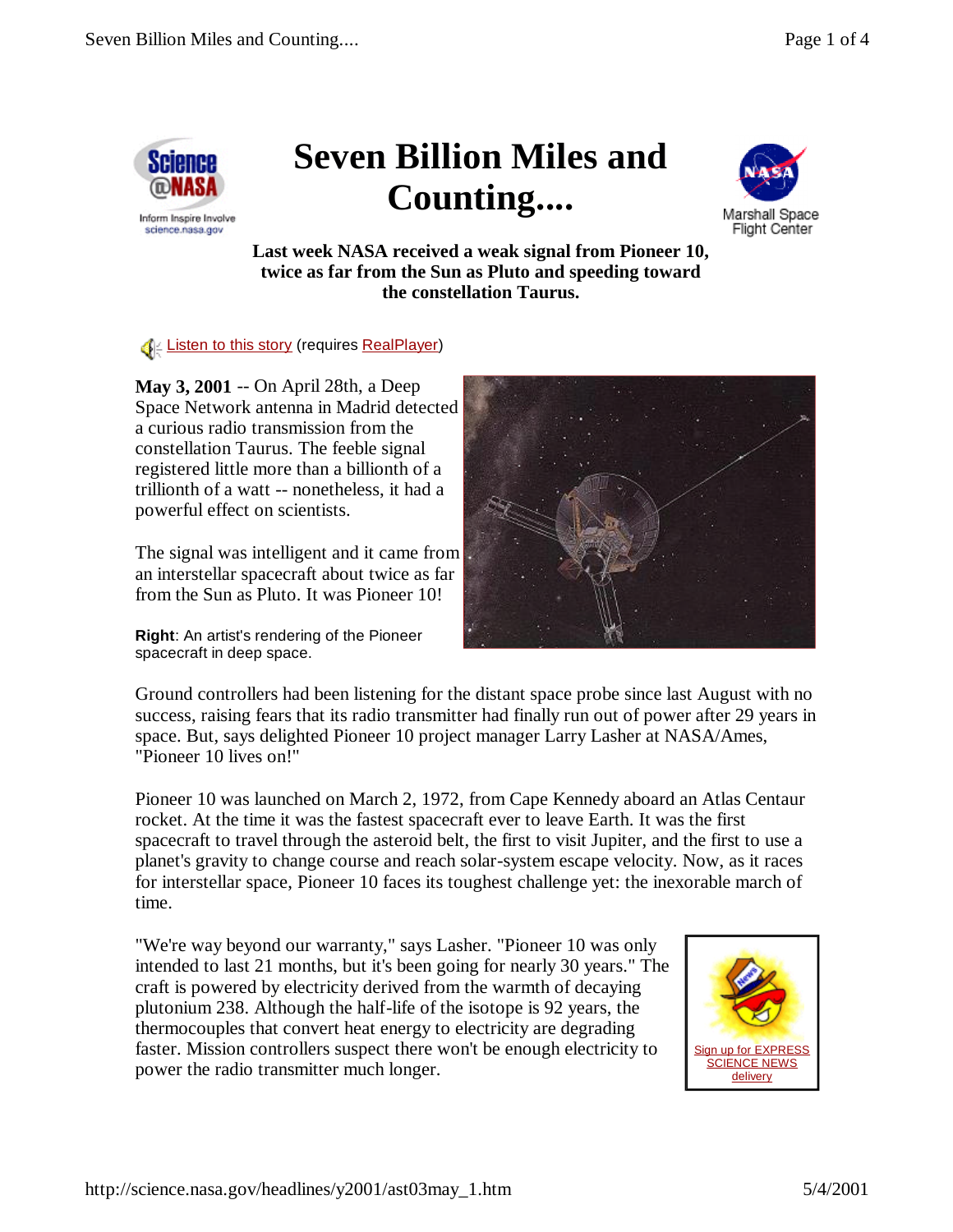Scientists are monitoring Pioneer's faint signals as a test of communications technology for future interstellar missions. "The Advanced Concepts Program is funding this effort," he continued. "They're learning how to extract coherent data from a noisy signal using chaos theory."

Far-flung Pioneer 10 is the perfect guinea pig for such an experiment. Its feeble signals travel nearly 11 hours to reach Earth from a distance of 7.3 billion miles -- that's 78 times farther from the Sun than our planet.

On December 8, 1992, when Pioneer 10 was "only" 5.2 billion miles away, the craft experienced an unexpected course change. Astronomers think it was diverted slightly by the gravitational pull of a Kuiper Belt Object. Circling the Sun at vast distances beyond the outermost planets, Kuiper Belt Objects are asteroid-sized bodies similar in composition to icy Pluto.



**Above**: Several NASA spacecraft are searching for the boundary between interstellar space and the heliosphere. Voyager 1, at 81 AU, is currently the most distant. As a larger version of this diagram shows, only Pioneer 10 is moving in the opposite direction to the Sun's motion through the galaxy.

The unusual encounter happened as Pioneer 10 was exiting the realm of the planets and exploring for the first time the outer limits of the heliosphere -- a giant bubble carved out of the gaseous interstellar medium by the solar wind. No one knows the exact dimensions of the heliosphere, but Pioneer 10 is probably approaching its edge. "We could cross into interstellar space within a few years," says Lasher. "We'll know we're there when the flux of cosmic rays recorded by the onboard Geiger Tube Telescope suddenly increases." (Prof. James van Allen, principal investigator for the Geiger Tube Telescope, still analyses Pioneer 10's cosmic ray data even though van Allen himself has retired from the University of Iowa.)

Hopefully Pioneer's radio will still be transmitting when the historic crossing occurs. It could happen, says Lasher. After all, Pioneer 10 has beaten the odds before.

For instance, Pioneer 10 was the first spacecraft to cross the asteroid belt between Mars and Jupiter. Before that crossing, no one knew how many rocks and grains of sand speeding through space at thousands of miles per hour would hit and possibly disable the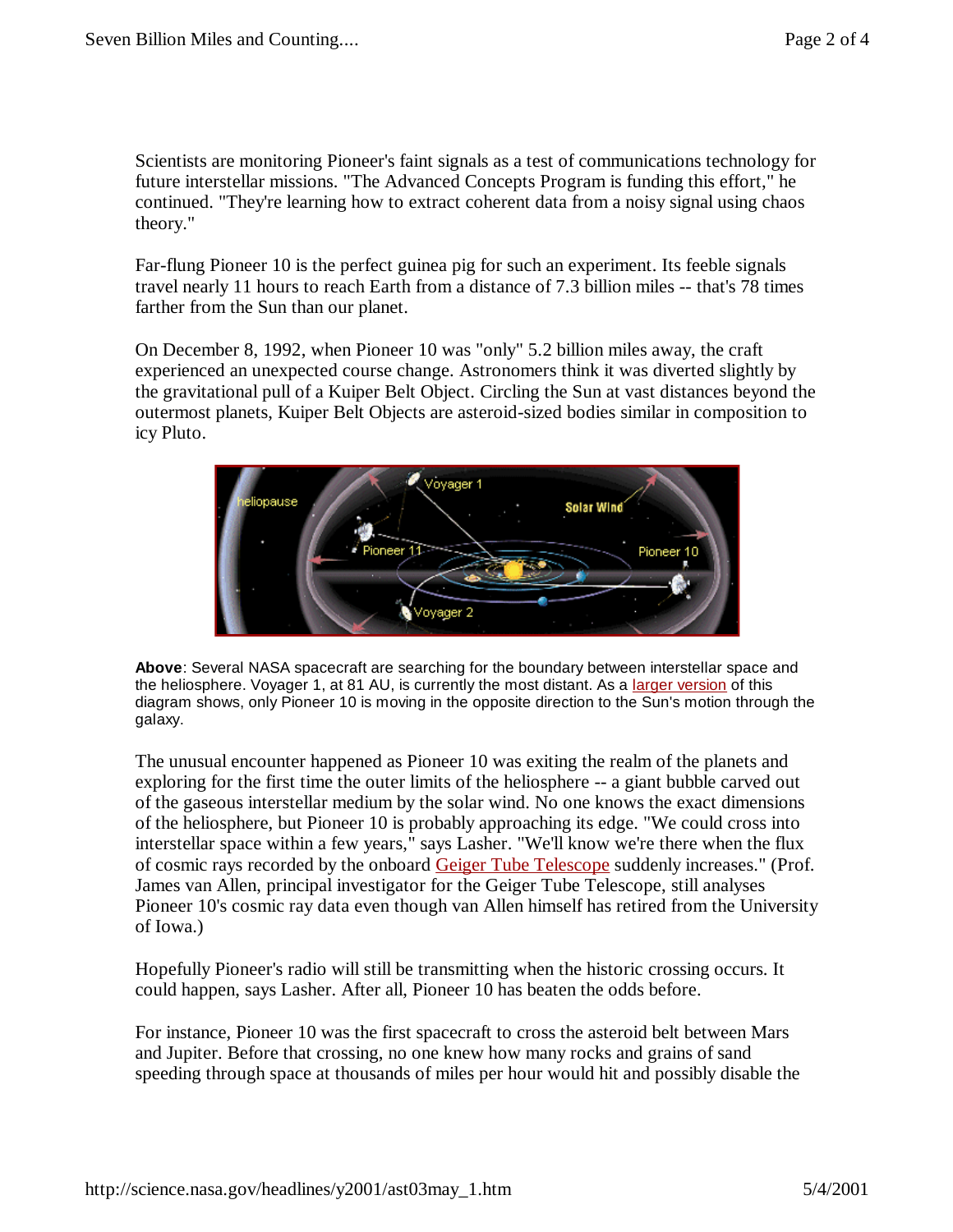spacecraft. Pioneer 10 made the journey nearly unscathed, thus opening the way for other probes to explore beyond Mars.

Later, the craft endured an intense shower of radiation inside Jupiter's magnetosphere -- and kept right on going!

**Right**: Herb Lassen, one of Pioneer 10's original design engineers at TRW, discusses what the long-lived spacecraft might encounter as it travels among the stars. Click to listen to an audio clip in the format of your choice: RealPlayer or MP3. *Credit: TRW*.

After Pioneer's power runs out, the 570 lb spacecraft



will have a new job: ambassador to the stars. The probe will have its first stellar encounter in about 300,000 years when it passes within three light years of the red dwarf Ross 248 in the constellation Taurus. Ross 248 is an 11th magnitude star 10.3 light years from Earth. In the next million years, Pioneer 10 will pass ten stars at distances ranging from three to nine light years, and will probably still be traveling through the Milky Way galaxy when the Sun becomes a red giant and destroys our planet five billion years hence.

The probe wasn't so long-lasting in its first and only movie role, *Star Trek V: the Final Frontier*. A trigger-happy Klingon named Captain Klaa blasted Pioneer 10 to smithereens for target practice. Of course that was just a model of the spacecraft.



TRW, the company that designed and built Pioneer 10 under contract with NASA Ames, provided Paramount Pictures drawings for the *Star Trek* model. Says Paul Morgan, a video producer for TRW's IMAGE Center, "The computer model was a good one, but a cameraman complained that it was hard to light."

The Klingon hit it anyway.

Pioneer 10 bears a message for any life forms that it might encounter on its trek across the galaxy. A goldanodized aluminum plaque (pictured above) was

designed by Frank Drake and the late Carl Sagan and bolted to the spacecraft before it blasted off in 1972. The plaque's engraving depicts a man and a woman, a map of Earth's solar system, and other symbols that may help intelligent beings interpret the message and understand something about the spacecraft's creators.

As an emissary to the galaxy, Pioneer 10's greatest and most bizarre adventures may still lie ahead.

## **SEND THIS STORY TO A FRIEND**